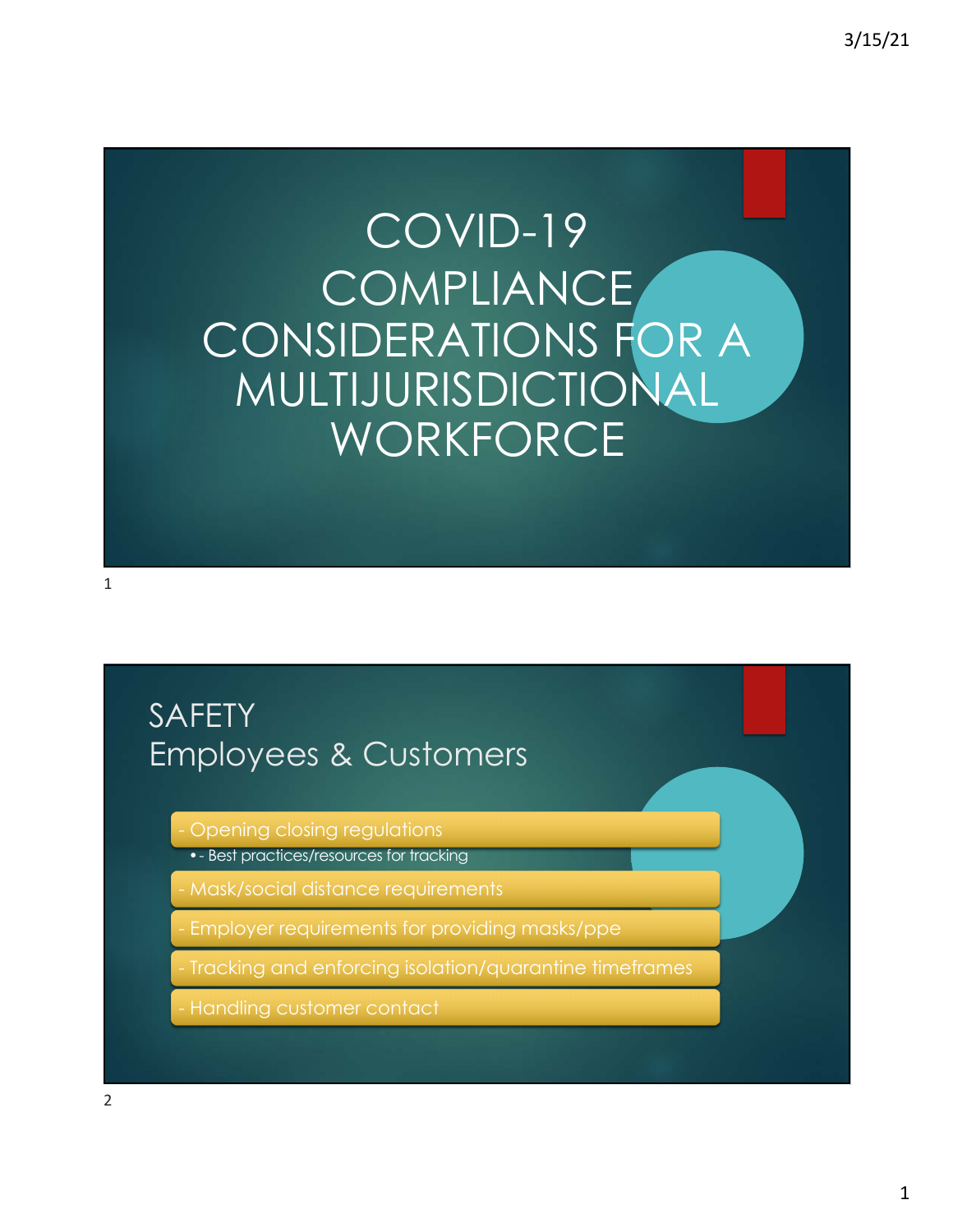

Communication **Challenges** - Who can work remotely and who can't? (Culture challenges) - Communicating policies & changes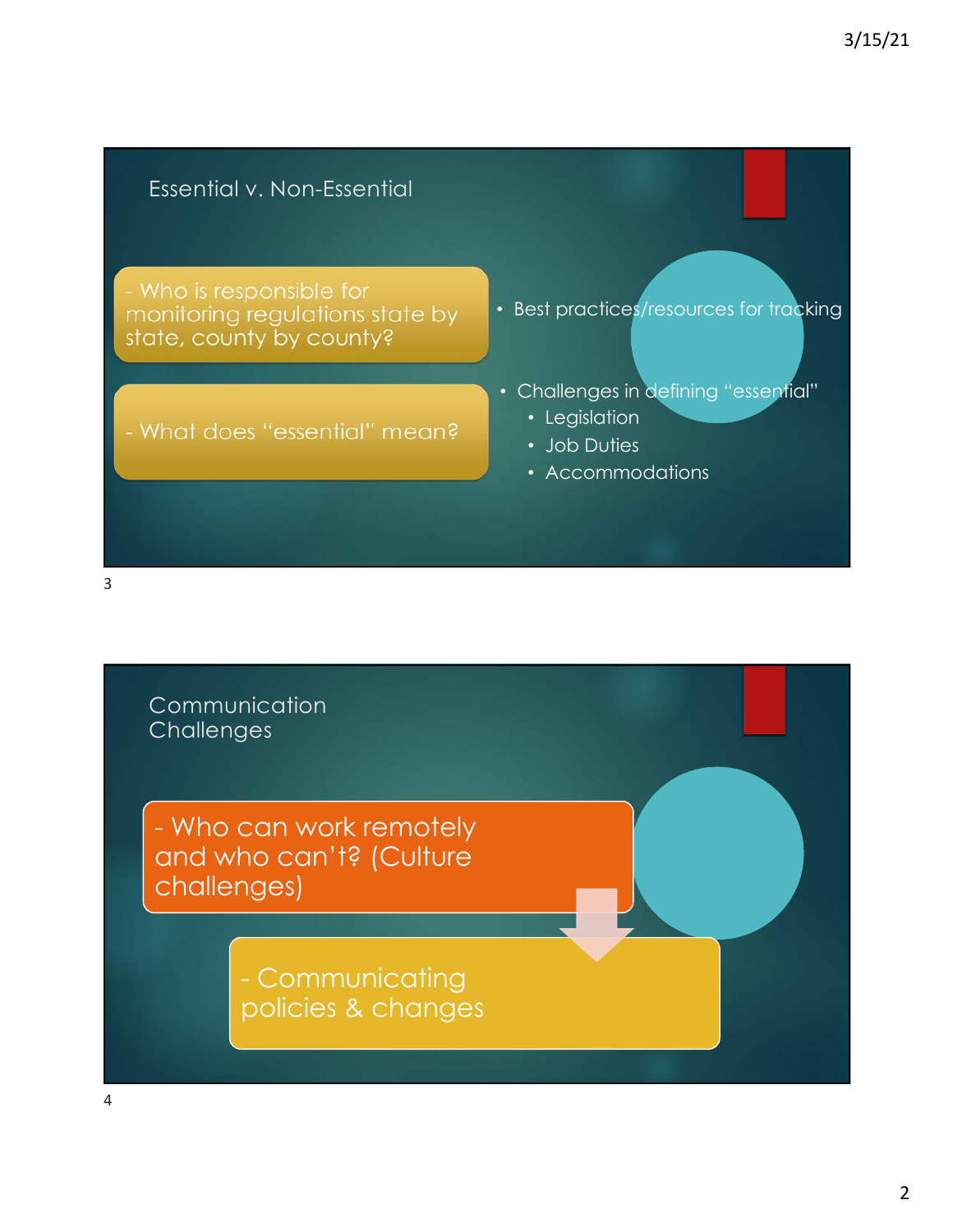## Remote Workforce Challenges

| Expense Reimbursement                                    | Illinois Expense Reimbursement Law<br>California Labor Code 2802<br>Other States |
|----------------------------------------------------------|----------------------------------------------------------------------------------|
| Wage and Hour considerations<br>for Non-Exempt Employees | Timekeeping<br>Overtime/Unpaid hours                                             |
| Privacy                                                  | Data Breach Laws<br><b>Family/Shared Spaces</b>                                  |
|                                                          |                                                                                  |

| <b>Remote Workforce Challenges</b> |                      |                              |
|------------------------------------|----------------------|------------------------------|
|                                    |                      |                              |
|                                    | $\widetilde{\cdots}$ | Performance                  |
|                                    |                      | <b>Teach Leaders to Lead</b> |
|                                    |                      | <b>Employee Engagement</b>   |
|                                    |                      |                              |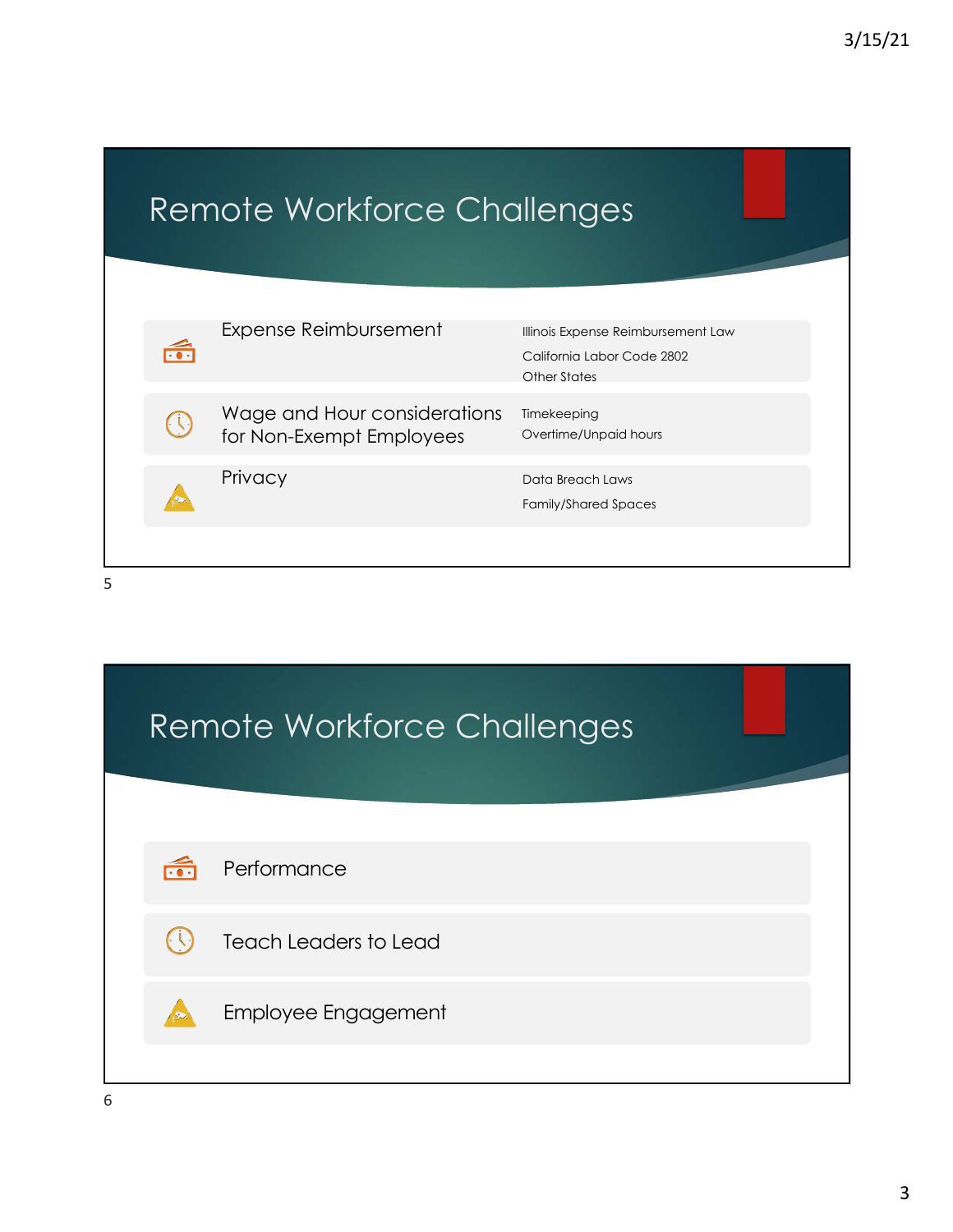

### Contact Tracing/Covid Screening **Considerations**

#### Who handles Contact Tracing?

Human Resources Health and Safety Managers

#### Who Receives Notice

Close Contacts California ETS/AB 685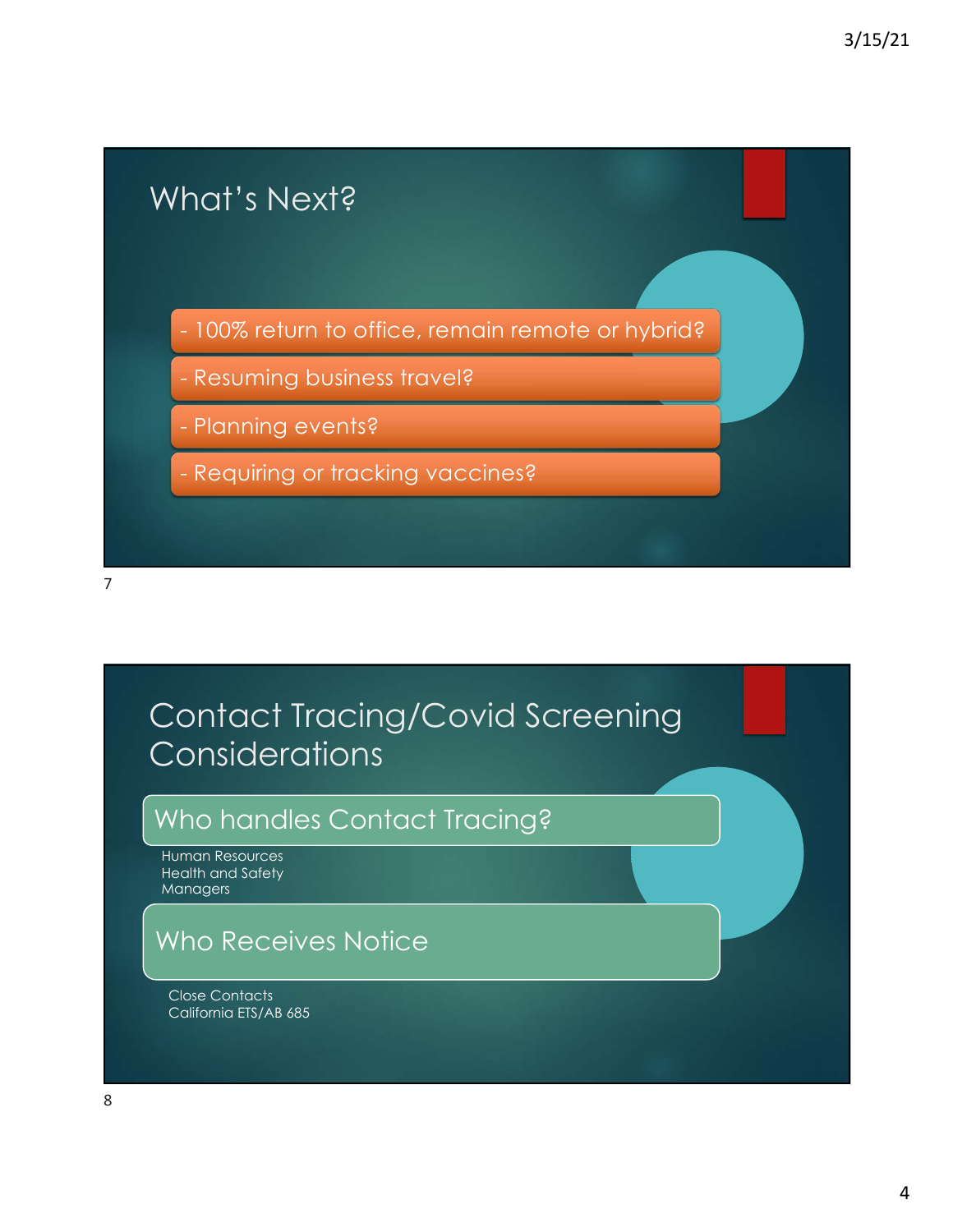### Contact Tracing/Covid Screening **Considerations**

#### Data collection

- Transfer
- •Retention
- •HIPPA
- Consent/Disclosure

#### ers<br>Apps

#### •Privacy

- •Who is receiving the information
- •Where is being stored?
- •What is being stored?
- Consent or disclosure needed?

### Contact Tracing/Covid Screening **Considerations**

#### On-site Testing and Contact Tracing

- •How to implement
- •Ever changing policies
- •Testing Fatigue
- •Testing after a Positive Result
- •Privacy Considerations